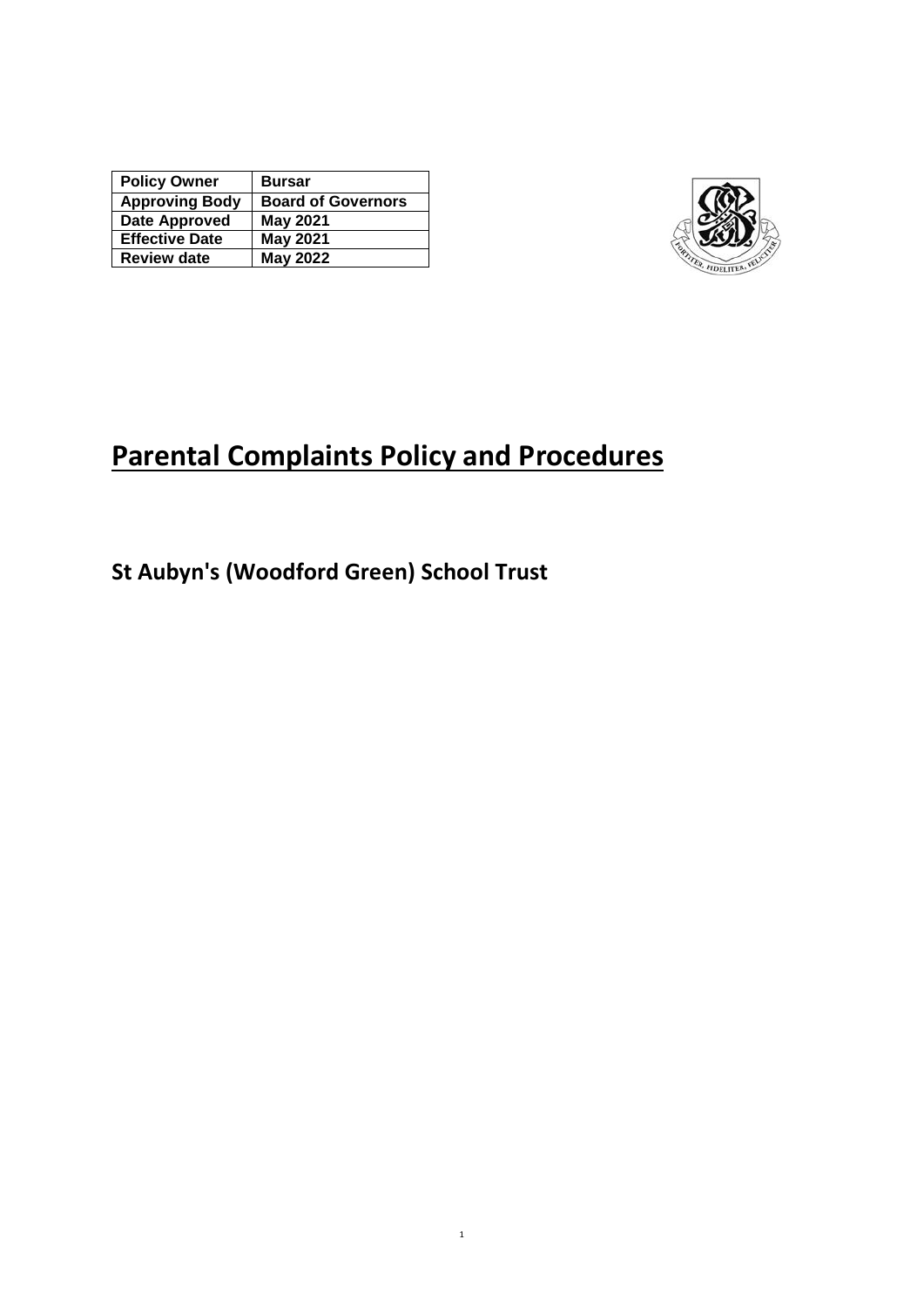# 1 **Introduction**

- 1.1 The School's Parental Complaints Policy and Procedures (this **Policy**) is drafted in accordance with Part 7 of the Education (Independent School Standards) Regulations 2014 and is made available to parents of pupils and parents of prospective pupils on the School's website and in hard copy from the School office.
- 1.2 The School aims to ensure that any complaint is managed sympathetically, efficiently, quickly and at the appropriate level and resolved as soon as possible. We will try to resolve every complaint in a positive way with the aim of putting right a matter which may have gone wrong and, where necessary, we will review our systems and procedures in light of the circumstances of the complaint.
- 1.3 We recognise that a difficulty which is not resolved quickly and fairly can soon become a cause of resentment and so we need to know as soon as possible if there is any cause for dissatisfaction. Parents and pupils should never feel that making a complaint will adversely affect a pupil or his / her opportunities at the School.
- 1.4 This Policy applies to complaints from parents of current pupils (including parents of pupils in the School's Early Years Foundation Stage) and to parents of former pupils if the complaint was raised when the pupil was registered at the School.
- 1.5 We aim to resolve any complaints in a timely manner. Timescales for each stage are set out below in the relevant paragraphs. When we refer to **working days**, we mean Monday to Friday, when school is open during term time. The dates of terms are published on the School's website.
- 1.6 It is expected that the complaints procedure will progress in a timely manner. The School aims to resolve any complaint efficiently and promptly and parents are encouraged to bring any complaints to the School's attention as soon as possible after any incident causing concern.

#### 2 **Management of complaints**

- 2.1 The School's complaints procedure has three stages:
	- 2.1.1 **Stage 1**: informal raising of a complaint with a member of staff orally or in writing further details of this procedure are set out in [Appendix 1](#page-3-0)
	- 2.1.2 **Stage 2**: a formal complaint in writing to the Head further details of this procedure are set out i[n Appendix 2](#page-4-0)
	- 2.1.3 **Stage 3**: reference to the Complaints Panel further details of this procedure are set out i[n Appendix 3](#page-5-0)
- 2.2 Separate procedures apply in the event of a child protection issue, or if the Head expels or requires the removal of a pupil from the School and the parents seek a review of that decision.

#### 3 **Record keeping and confidentiality**

3.1 A written record will be kept of all formal complaints, and of whether they were resolved at Stage 2 or proceeded to a Complaints Panel Hearing, including the action taken by the School as a result of the complaints (regardless of whether they are upheld). Details of the number of formal complaints registered during the preceding school year is available from the Head's PA via the School office.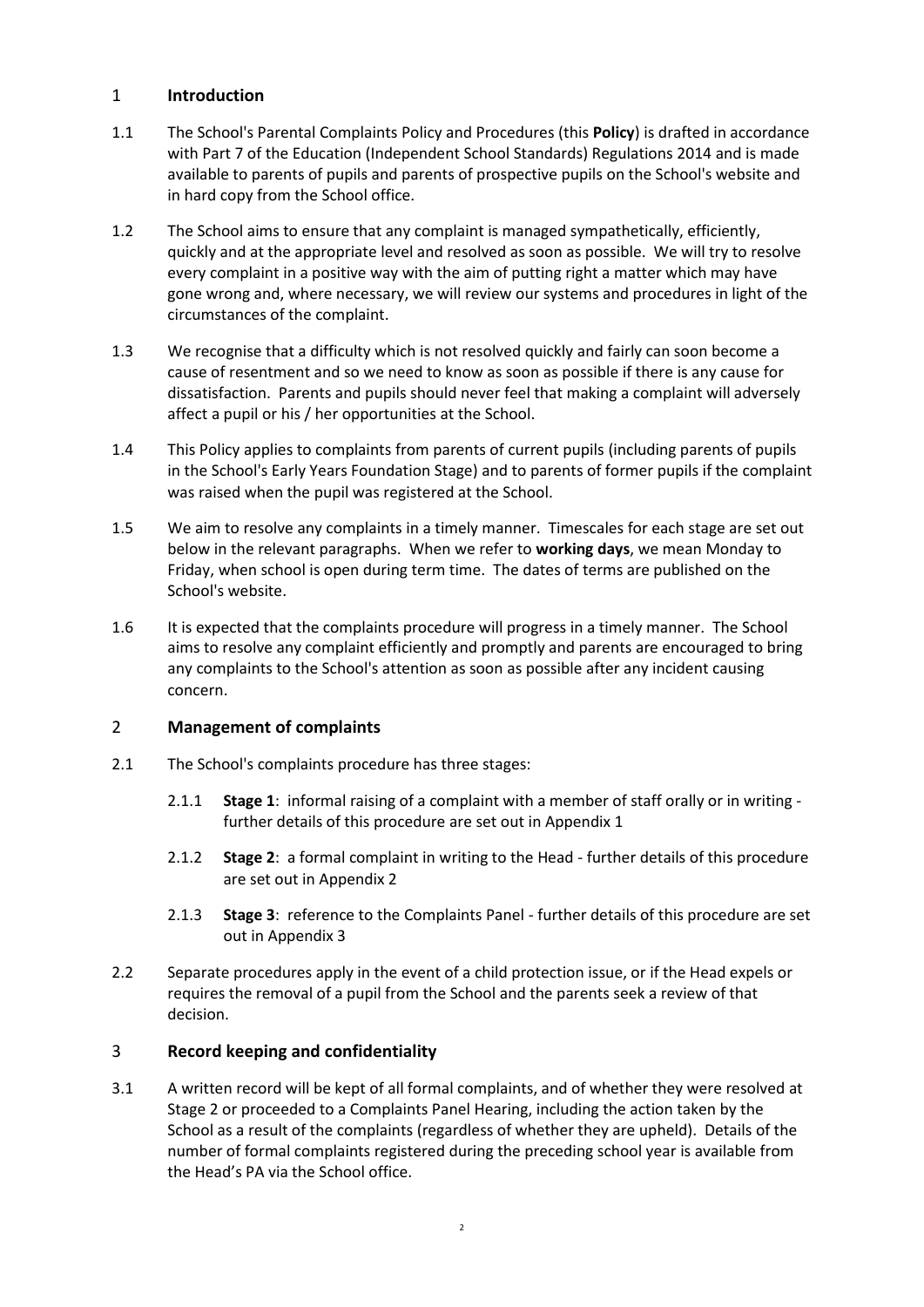- 3.2 Correspondence, statements and records relating to individual complaints will be kept confidential except where access is requested by the Secretary of State or where disclosure is required in the course of an inspection or under other legal authority.
- 3.3 A complaint about the fulfilment of the School's EYFS requirements will be made available to Ofsted and the Independent School's Inspectorate on request.
- 3.4 In accordance with data protection principles, details of individual complaints will be kept only for as long as is considered to be reasonably necessary in the circumstances.

#### 4 **Complaints to Ofsted and the Independent School's Inspectorate**

- 4.1 Parents of children in the School's Early Years Foundation Stage have the right to contact Ofsted and / or ISI if they believe the School is not meeting the EYFS requirements.
- 4.2 Ofsted can be contacted on 0300 123 4666 or at enquiries@ofsted.gov.uk.
- 4.3 ISI can be contacted a[t concerns@isi.net](mailto:concerns@isi.net) or on 020 7600 0100.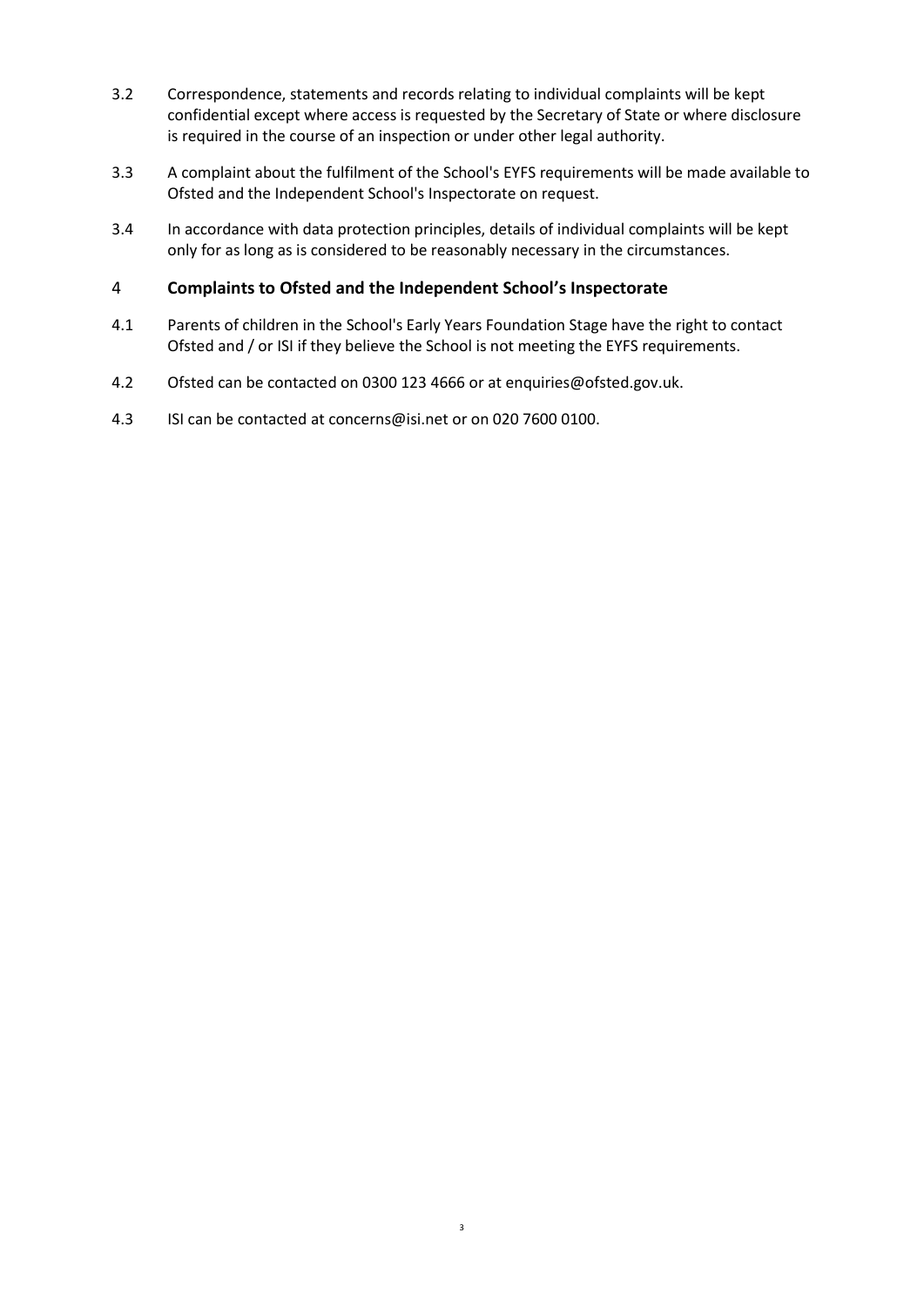# <span id="page-3-0"></span>**Appendix 1 Stage 1 - dealing with concerns and difficulties informally**

# 1 **Informal resolution of a complaint**

1.1 We expect that most complaints can be resolved informally. For example, dissatisfaction about some aspect of teaching or pastoral care or a billing error should be able to be resolved by the relevant member of staff.

## 2 **Who to contact**

- 2.1 Where appropriate, complaints should initially be raised as follows:
	- 2.1.1 **Educational issues**: if the matter relates to the classroom, the curriculum or special educational needs, please speak or write initially to the pupil's tutor. Your complaint may be passed to a more senior member of staff if appropriate
	- 2.1.2 **Pastoral care**: for complaints relating to matters outside the classroom, please speak or write to the Head of Department
	- 2.1.3 **Disciplinary matters**: a problem over any disciplinary action taken or a sanction imposed should be raised first of all with the member of staff who imposed it / the Head of Department
	- 2.1.4 **Financial matters**: a query relating to fees or extras should be addressed in writing to the Bursar
- 2.2 A complaint against the Head of the School should be put in writing to the Chair of Governors who will follow the procedure set out in Stage 2.
- 2.3 An informal complaint provided in writing will be acknowledged by telephone, email or letter within two working days of receipt during term time and as soon as practicable during the holidays. A matter raised orally will not necessarily be acknowledged in writing but a record of the matter will be made.
- 2.4 A complaint which has not been resolved by informal means to the satisfaction of the parents within 15 working days should be notified in writing as a formal Stage 2 complaint using the procedure set out in [Appendix 2.](#page-4-0)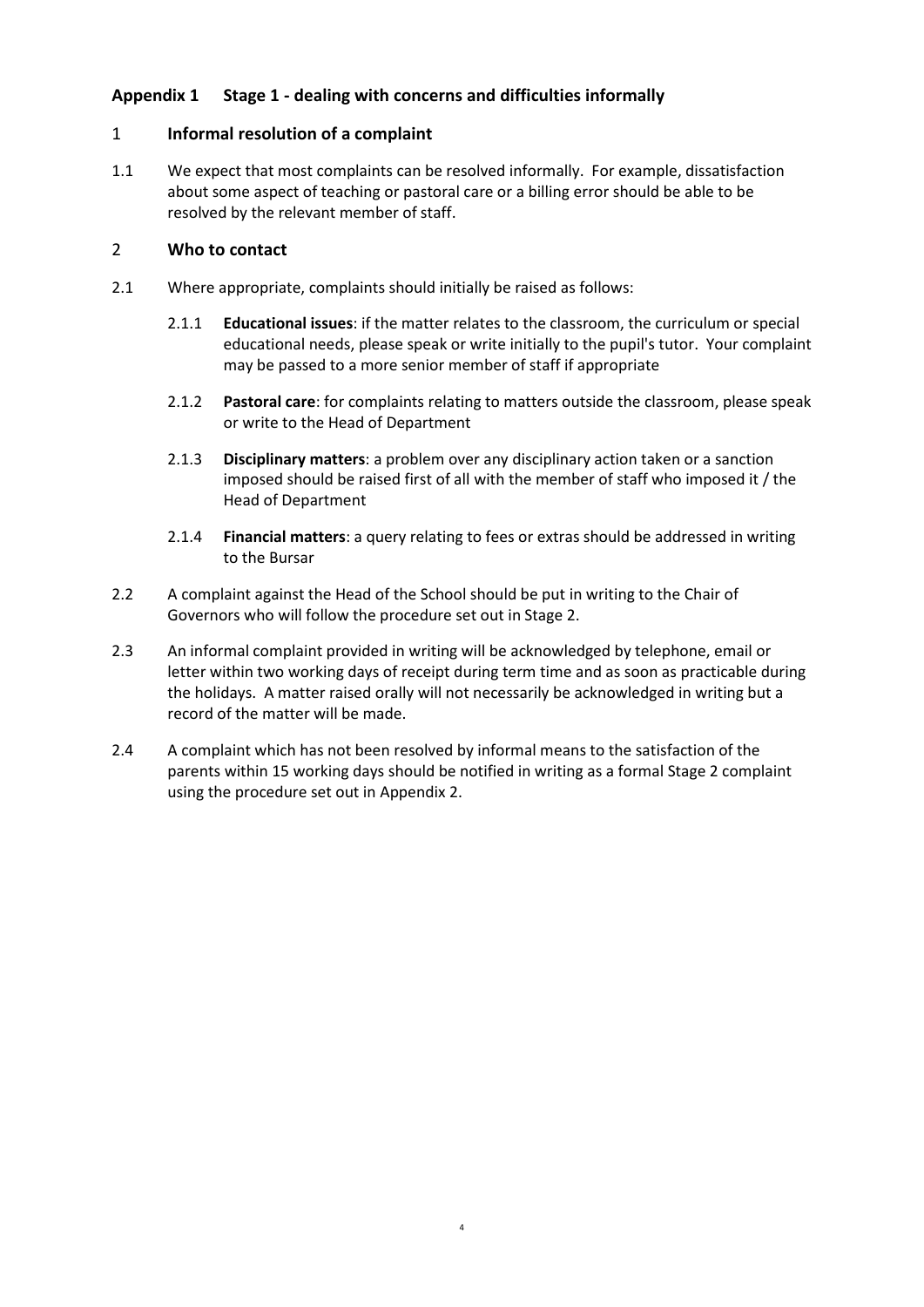# <span id="page-4-0"></span>**Appendix 2 Stage 2 - formal complaint**

# 1 **How to make a formal complaint**

- 1.1 If a parent is dissatisfied with the response to the complaint under Stage 1, or the complaint requires investigation or involves dissatisfaction with some aspect of the School's policies or management, the complaint should be made under Stage 2.
- 1.2 The full details of the complaint should be set out in writing and sent with all relevant documents and full contact details to the Head of the School.
- 1.3 The complaint will be acknowledged by telephone, email or letter within three working days during term time, and as soon as practicable during the holidays, indicating the action that is being taken and the likely time scale.

# 2 **Investigation**

2.1 The Head will ask a senior member of staff to act as Investigator and may involve one or more Governors. The Investigator(s) may request additional information from you and may wish to speak to you personally and to others who have knowledge of the circumstances. Written records will be kept of all meetings and interviews held in relation to the complaint. The Investigator(s) will prepare a report on the investigation which will be considered by the Head.

#### 3 **Decision**

- 3.1 The Head will then notify the complainant by email or letter of his / her Stage 2 decision and the reasons for it within 28 working days from the receipt of the formal complaint. Where there are exceptional circumstances resulting in a delay, the parents will be notified of this and informed of the new timescales as soon as possible.
- 3.2 Please note that any complaint received within one month of the end of a term or half term is likely to take longer to resolve owing to the presence of school holidays and the unavailability of personnel required for the investigation to be undertaken properly.
- 3.3 If a parent is dissatisfied with the Head's decision, the parent can request that the complaint be referred to the Complaints Panel under Stage 3 using the procedure set out in [Appendix](#page-5-0)  [3.](#page-5-0)
- 3.4 Early Years Foundation Stage (**EYFS**): Parents of pupils in the EYFS setting will be notified of the outcome of the investigation within 28 days of the complaint being received.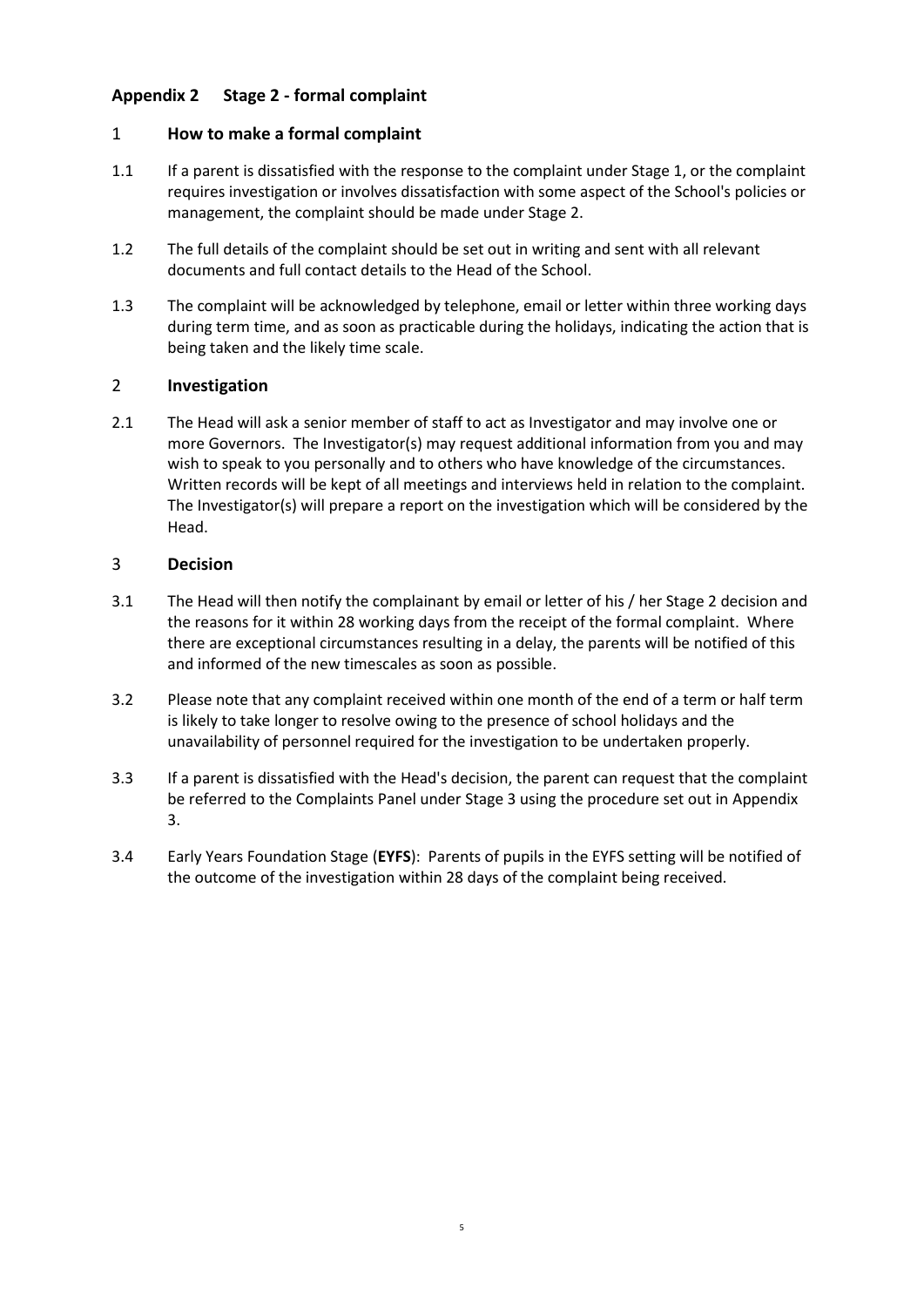# <span id="page-5-0"></span>**Appendix 3 Stage 3 - Complaints Panel**

# 1 **What is a Complaints Panel Hearing?**

- 1.1 A Complaints Panel Hearing (**Hearing**) is a review of the decisions taken at Stage 2 by the Head (or in circumstances where the formal complaint concerns the Head, the Chair of Governors appointed to act in his / her place). The Panel will not consider any new areas of complaint which have not been previously raised as part of the complaints procedure.
- 1.2 The role of the Complaints Panel is to establish the facts surrounding the complaint that has been made by considering:
	- 1.2.1 the documents provided by both parties
	- 1.2.2. any representations made by the Parents and the Head

and to then reach a decision, on the balance of probabilities, as to whether each complaint is made out in whole or in part.

1.3 It is not within the powers of the Complaints Panel to make any financial award, nor to impose sanctions on staff, pupils or parents. The Complaints Panel may make recommendations to the School on these matters or any other issues as appropriate.

#### 2 **How to request a Hearing**

- 2.1 A request for a Hearing must be put in writing to the Clerk to the Governors and will usually only be considered if the procedures at Stages 1 and 2 have been completed.
- 2.2 The written request should include:
	- 2.2.1 a copy of all relevant documents and full contact details
	- 2.2.2 details of all the grounds of the complaint and the outcome desired
	- 2.2.3 a list of the documents which the parents believe to be in the School's possession and wish the Complaints Panel to see
	- 2.2.4 whether you propose to be accompanied to the hearing by someone who is legally qualified (see paragraph [3.3](#page-6-0) below)
- 2.3 If assistance with the request is required, for example because of a disability, please inform the Clerk to the Governors of this who will be happy to make appropriate arrangements.
- 2.4 The Clerk to the Governors will acknowledge the request for a Hearing in writing within two working days of receipt during term time and as soon as practicable during the holidays.
- 2.5 Every effort will be made to enable the Hearing to take place within 15 working days of receipt of the request. However, parents should note that the Complaints Panel will not normally sit during half terms or school holidays.

# 3 **Planning the Hearing**

- 3.1 As soon as reasonably practicable, and in any event at least ten working days before the Hearing, the Clerk to the Governors will send written notification to each party of the date, time and place of the hearing.
- 3.2 Copies of any additional documents you wish the Complaints Panel to consider should be sent to the Clerk to the Governors to be received at least five working days prior to the Hearing.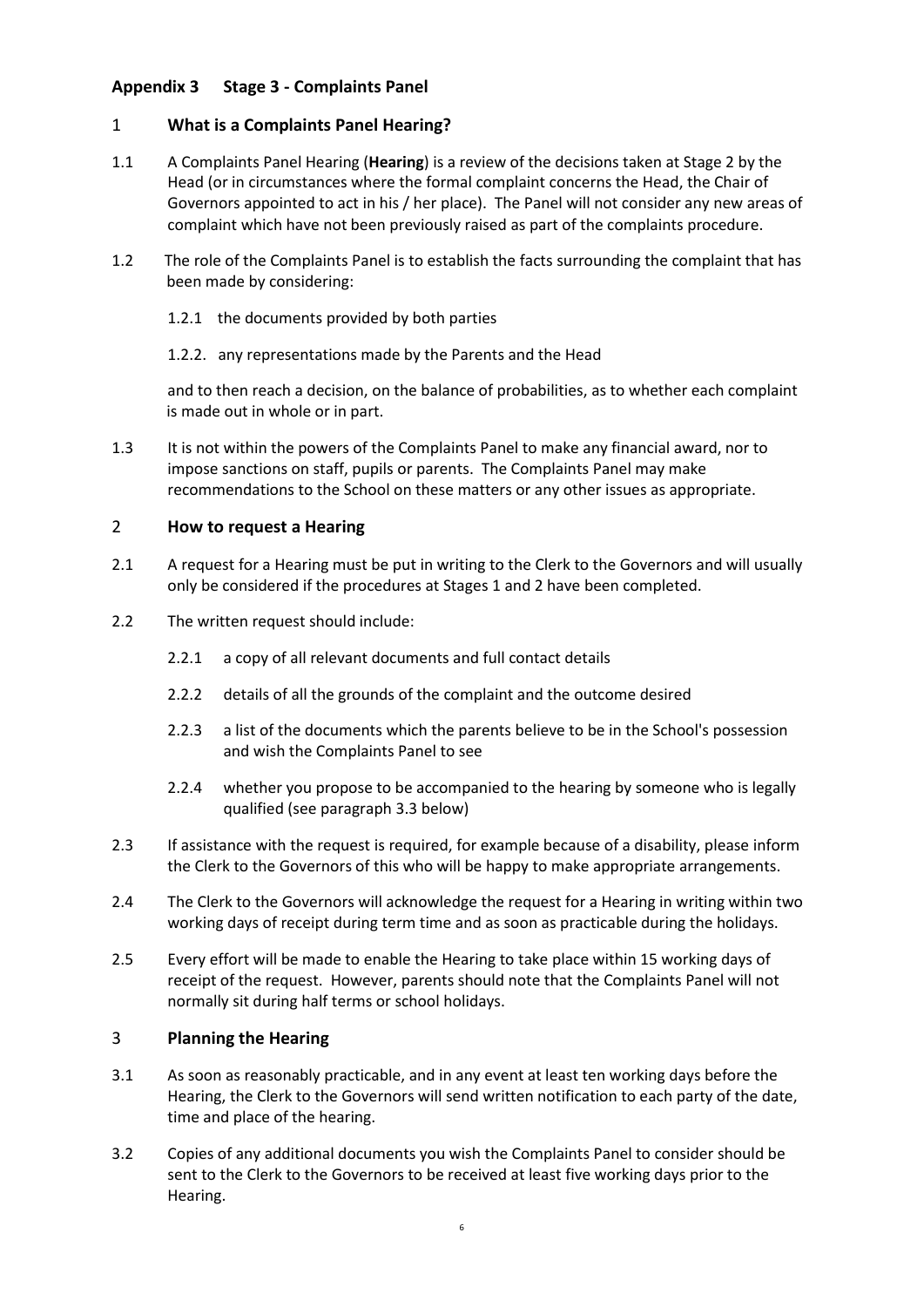- <span id="page-6-0"></span>3.3 You may be accompanied to the Hearing by another person, for example, a relative or friend. The Hearing is not legal proceedings and so legal representation is not necessary. If you do wish to be accompanied by someone who is legally qualified, you should have notified the Clerk to the Governors of this in your initial request for a Hearing. If you did not do so and subsequently wish to be accompanied by a legally qualified person, you must inform the Clerk to the Governors of this at least five working days prior to the Hearing and the parents should note that the Complaints Panel will wish to speak to the parents directly. This person will not be permitted to act as an advocate or to address the Hearing unless invited to do so by the Chair of the Panel.
- 3.4 The Clerk to the Governors will circulate a copy of the bundle of documents to be considered by the Complaints Panel to all parties at least three working days prior to the Hearing.

# 4 **Composition of the Complaints Panel**

- 4.1 The Complaints Panel will normally comprise three individuals who have no detailed prior knowledge of the circumstances of the complaint, including at least one independent member who has no connection with the governance, management or running of the School.
- 4.2 The parents may ask the Clerk to the Governors to inform them who has been appointed to sit on the Complaints Panel ahead of the Hearing.
- 4.3 The Complaints Panel members will appoint one of themselves to be the Chair of the Panel throughout the proceedings.

# 5 **The Hearing**

- 5.1 The Hearing will be conducted in an informal manner.
- 5.2 The parties shall have the opportunity to ask questions and make comments in an appropriate manner. The Hearing is not a legal proceeding and the Complaints Panel shall be under no obligation to hear oral evidence from witnesses but may do so and / or may take written statements into account.
- 5.3 All statements made at the Hearing will be unsworn. All present will be entitled, should they wish, to write their own notes for reference purposes. A clerk appointed by the Complaints Panel will take a handwritten minute of the proceedings.
- 5.4 All those attending the Hearing are expected to show courtesy, restraint and good manners or, after due warning, the Hearing may be adjourned or terminated at the discretion of the Chair. Any person who is dissatisfied with any aspect of the way the Hearing is conducted must say so before the proceedings go any further and his / her comment will be minuted.
- 5.5 The Chair may, at his / her discretion, adjourn the Hearing for further investigation of any relevant issue. This may include an adjournment to take legal advice.
- 5.6 A Hearing before the Complaints Panel is a private proceeding. No notes or other records or oral statements about any matter discussed in or arising from the proceeding shall be made available directly or indirectly to the press or other media.
- 5.7 When the Chair of the Panel considers that all the issues have been sufficiently discussed, he / she will conclude the Hearing.

# 6 **The Decision**

6.1 The Complaints Panel will reach a decision on the balance of probabilities unless there is an agreed position.